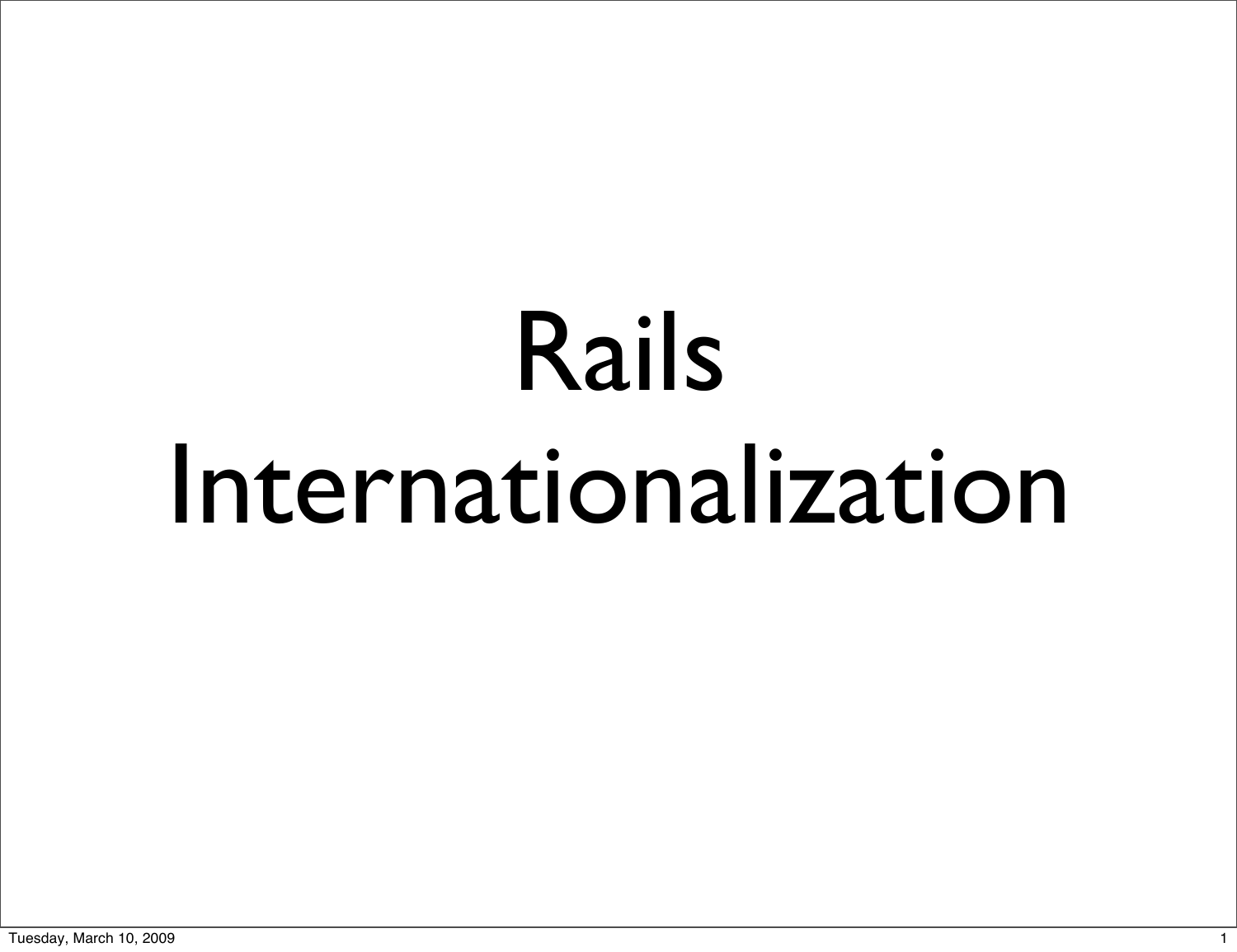#### Slides at:

#### http://graysky.org/public/rails\_i18n\_talk.pdf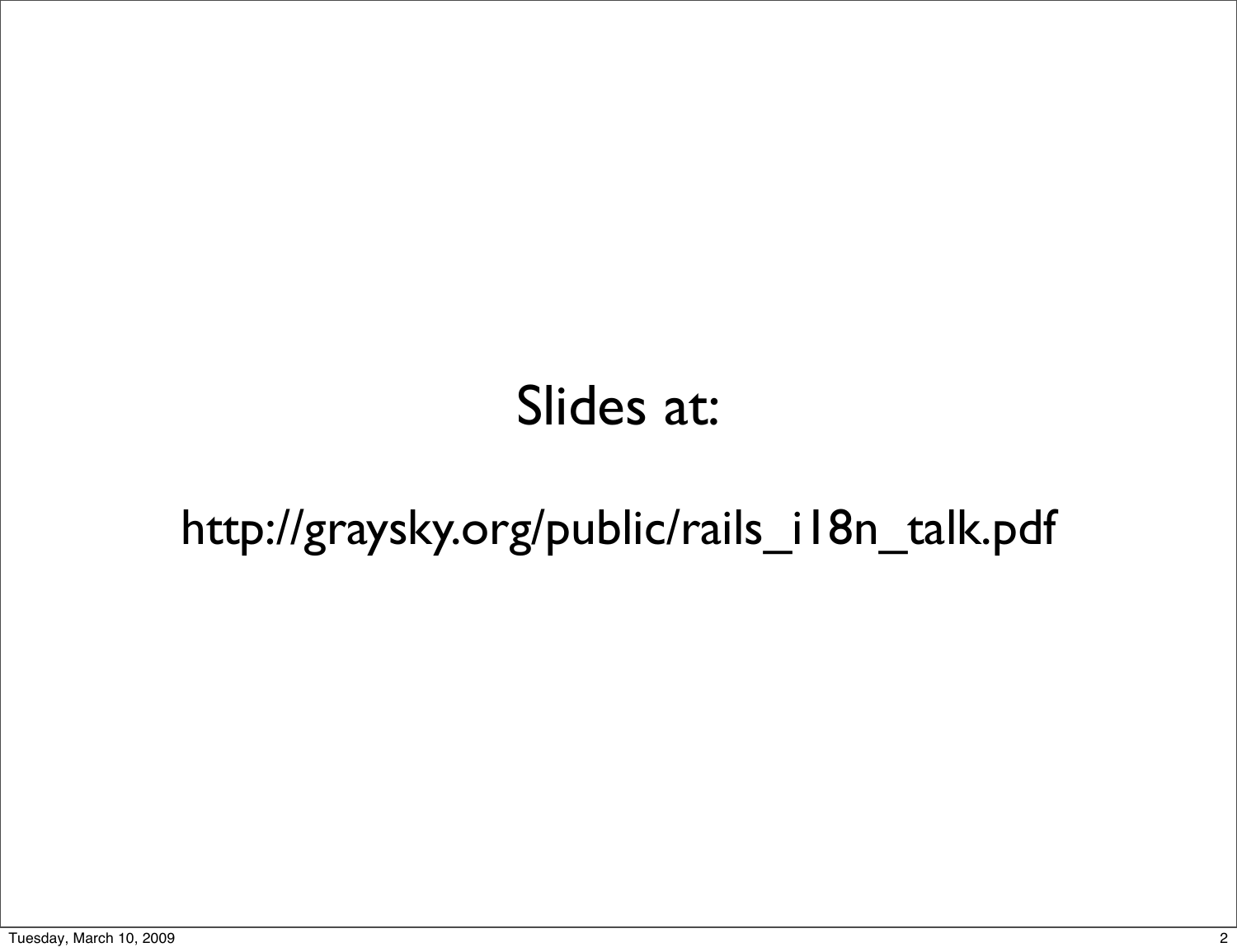#### Can Rails Scale?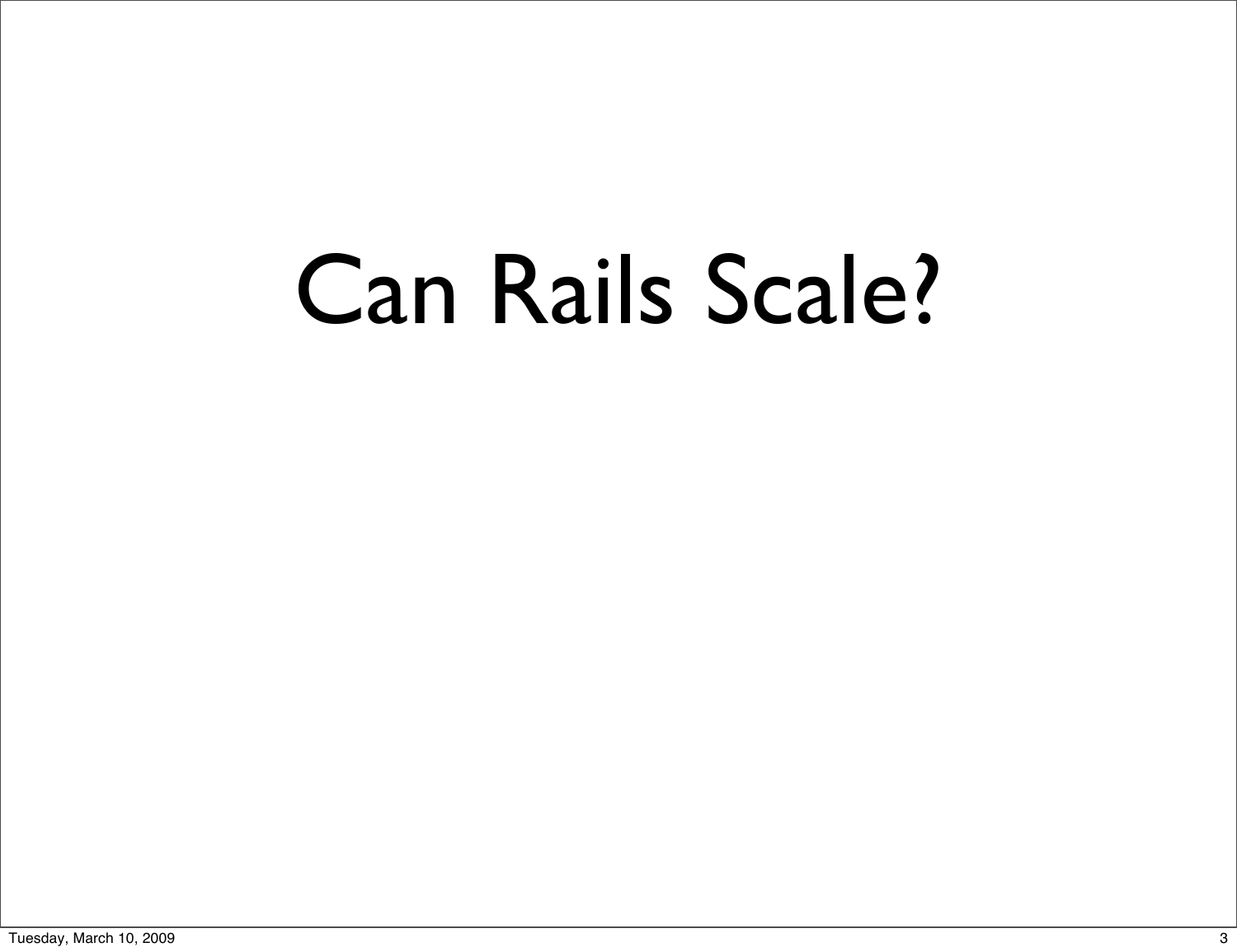# Can Rails Scale? ... to Multiple Languages?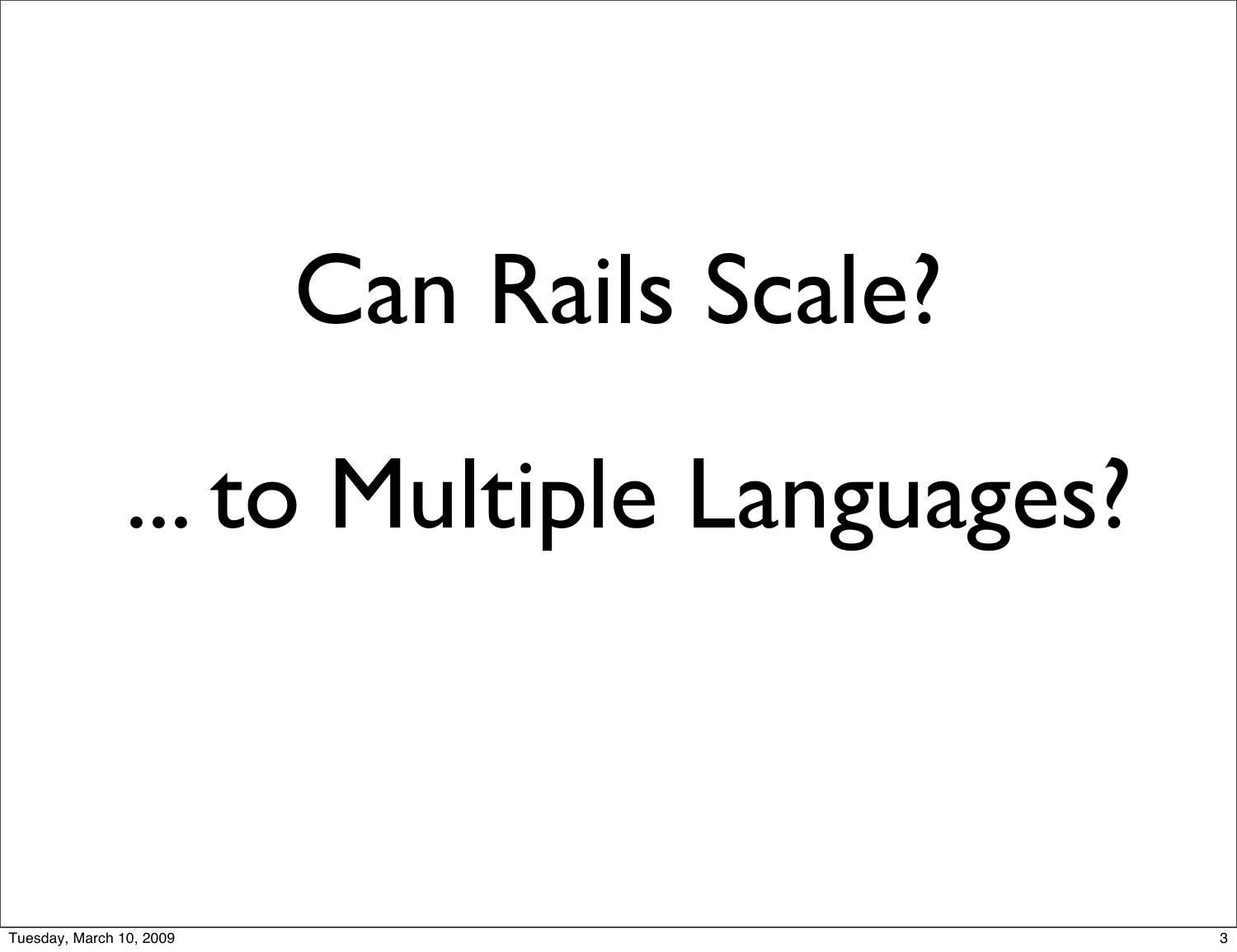# Agenda

- Who is Mike?
- Internationalization (i18n) Overview
- Rails Support for i18n
- Pitfalls
- Translator plugin
- Further Reading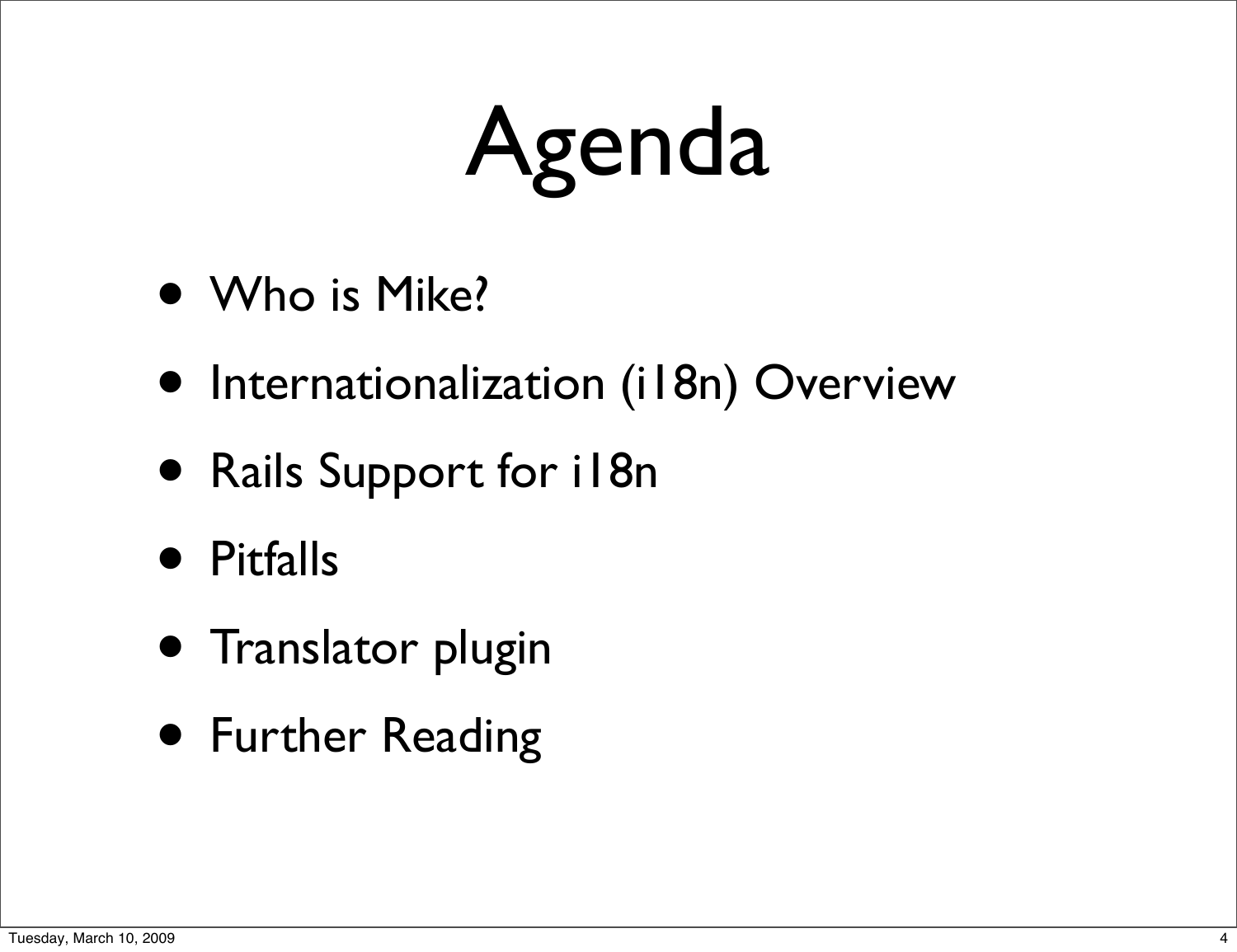# Mike Champion

- Speaks English and Spanish very poorly
- Heading to RailsConf see you in Las Vegas?
- The Usual URIs
	- [graysky.org](http://graysky.org)
	- [twitter.com/graysky](http://twitter.com/graysky)
	- [github.com/graysky](http://github.com/graysky)
- Developer at SnapMyLife
	- Mobile photo sharing
	- Global user base

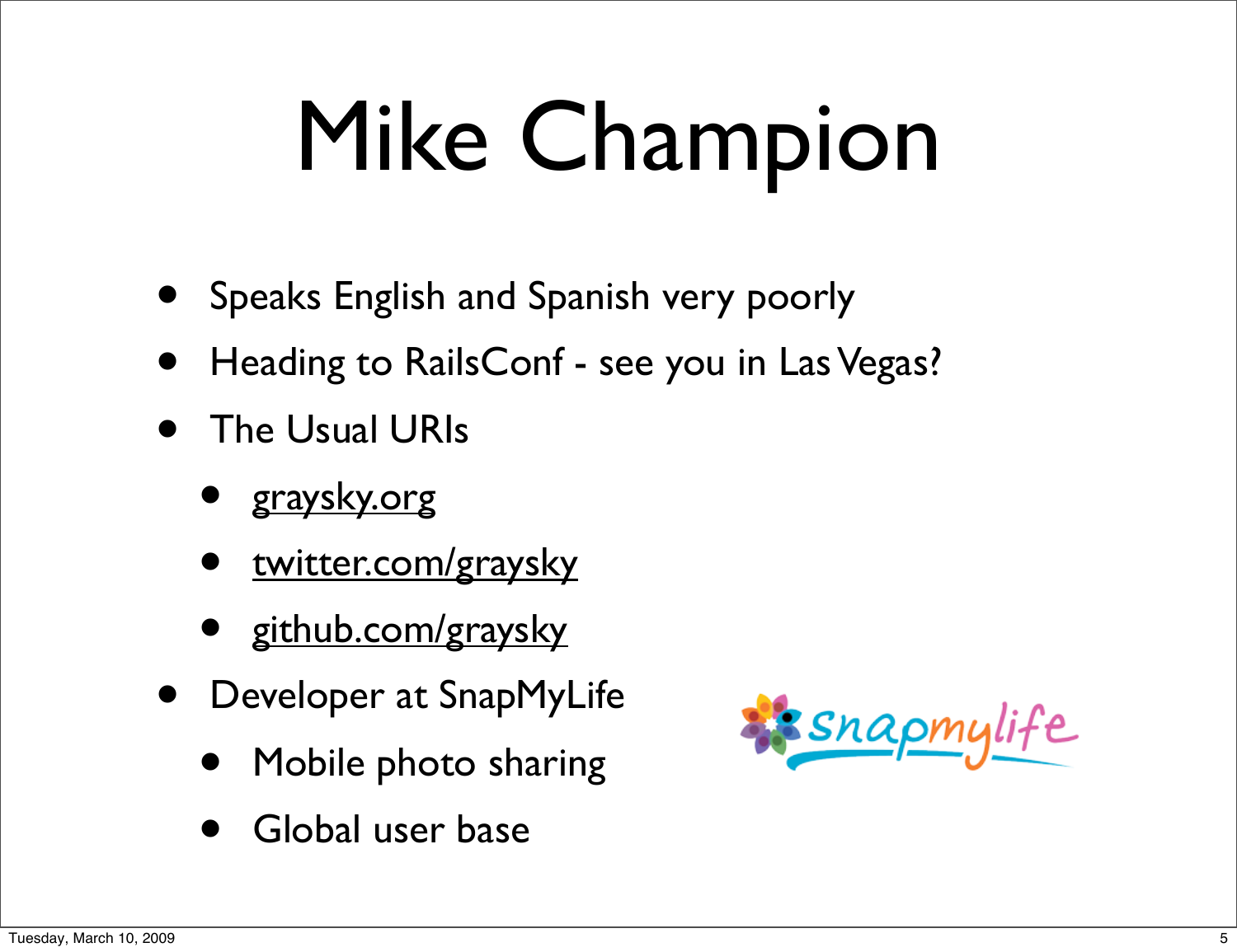#### Iñtërnâtiônàlizætiøn

- Level 0: App handles utf-8 data
	- Database & database.yml configuration
	- Multi-byte string handling *(since Rails 1.2 / Ruby 1.9)*
		- Ruby 1.8: "café". length => 5
		- Rails MB: "café".mb chars.length => 4
- Level 1: App is internationalized
	- Strings extracted, dates, etc. *(support in Rails 2.2)*
- Level 2: App is localized
	- Strings translated / tested *(on your own good luck!)*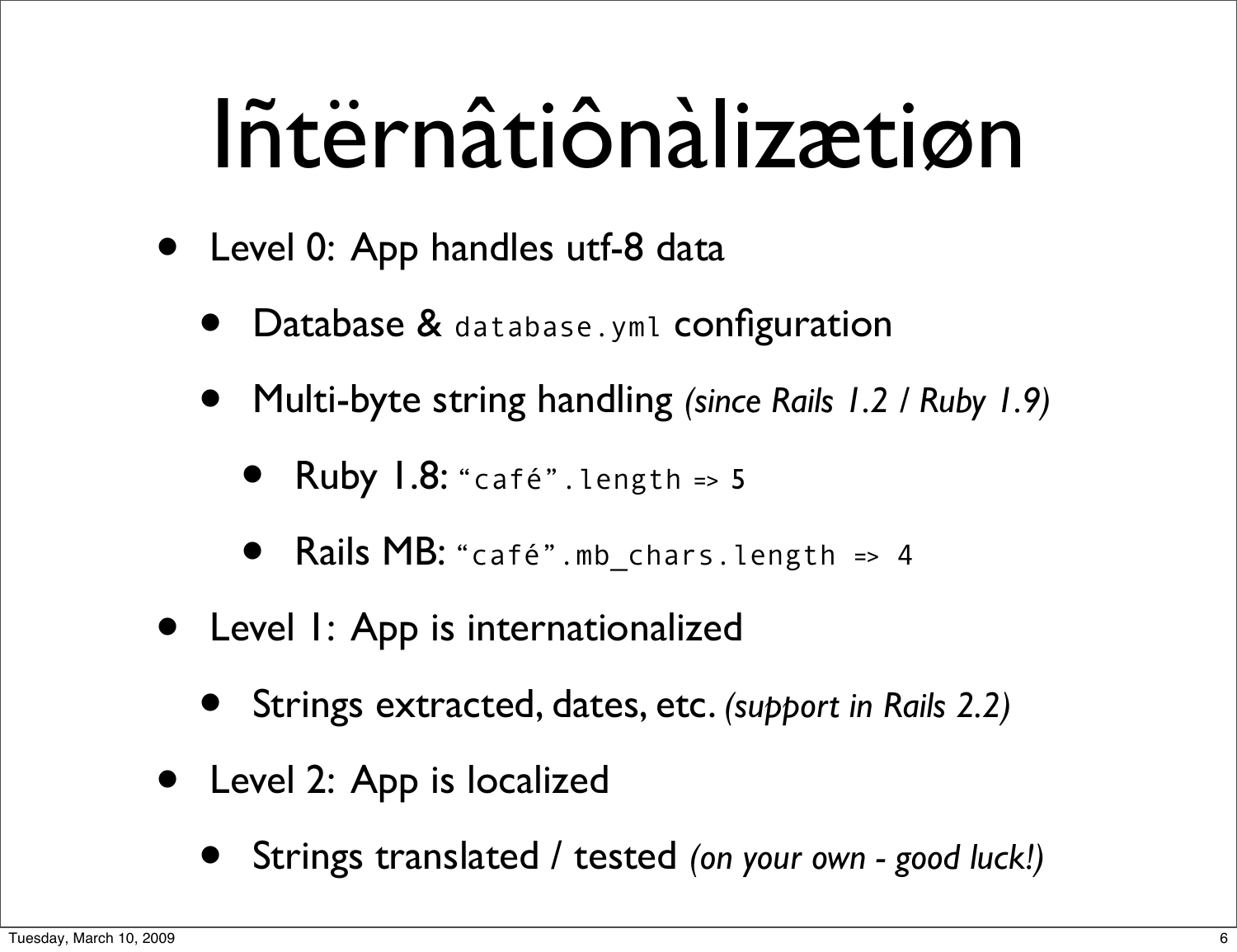## I18n Concerns

- Strings
	- Concatenation is evil when used to form sentences
- Sorting & Searching
	- Swedish: z < ö while in German: ö < z
- Dates/Times & Timezones
	- $12/4/09$  vs.  $4/12/09$
- Units, Addresses & Currency
	- Miles vs. kilometers, 5-digit zip codes
- Cultural
	- Surname & given name
	- Icons, colors, etc.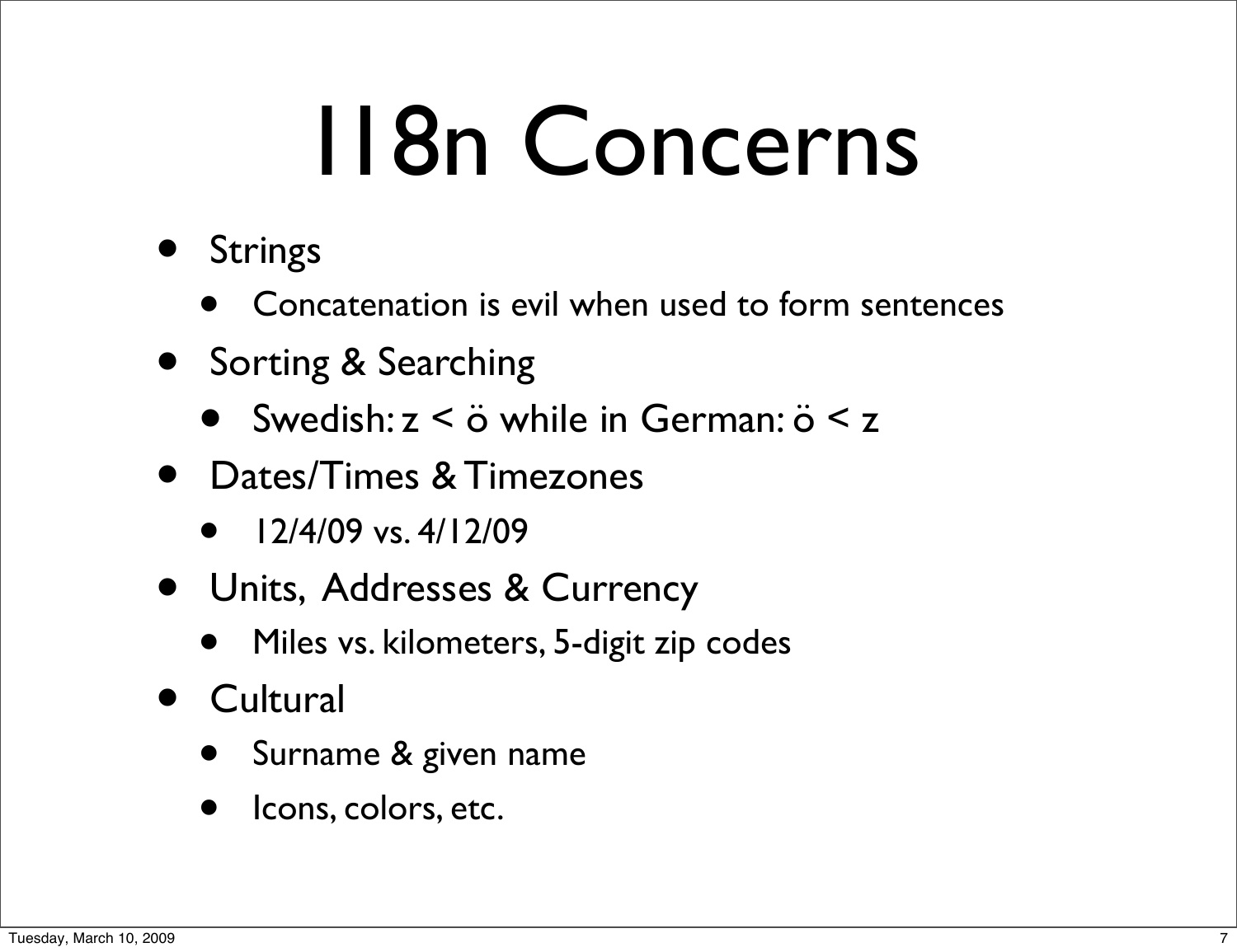### ¡Dios mío!

(Lo Siento)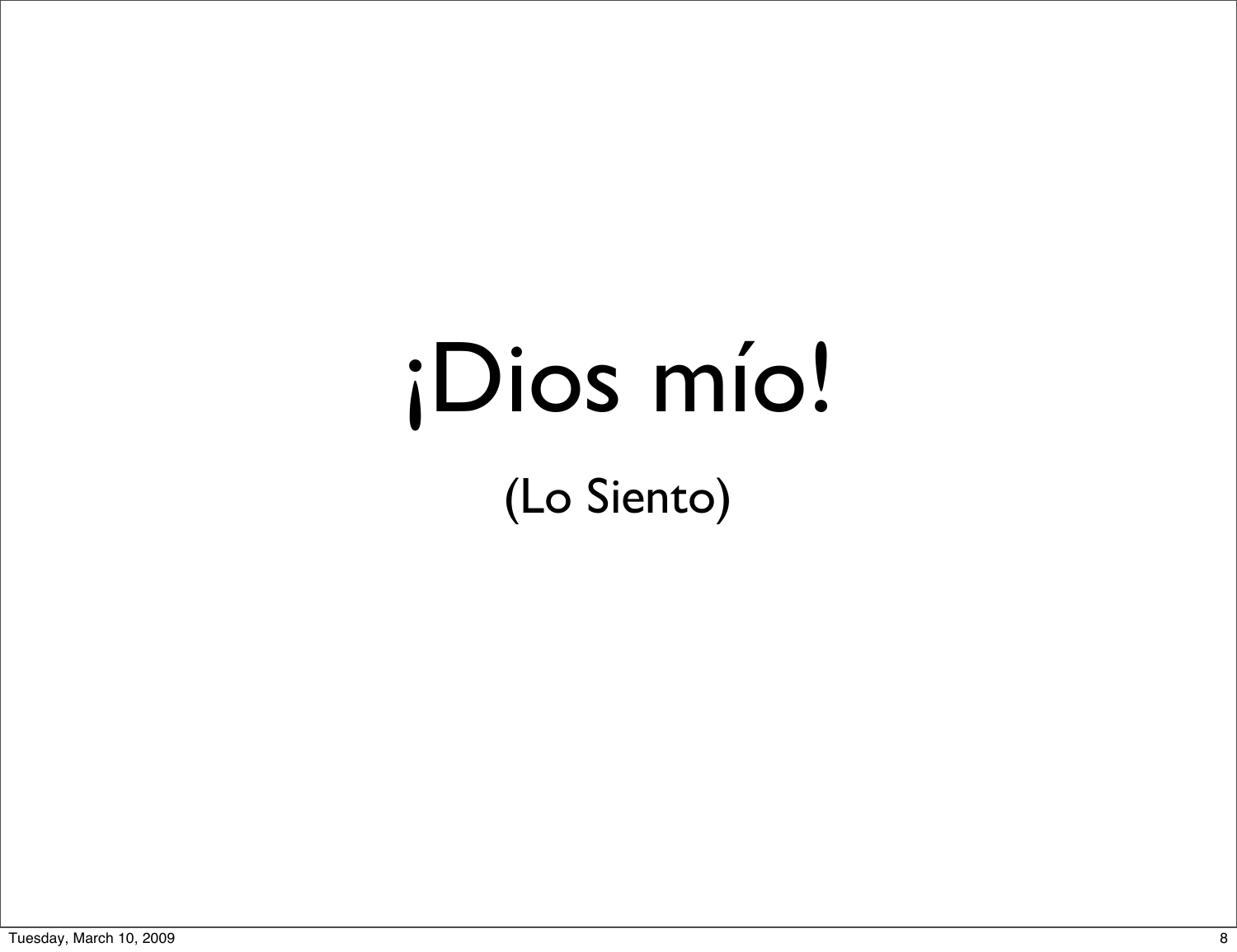### I18n Module

- II8n library in ActiveSupport for 2.2
	- Locale files in config/locale
		- I18n.load\_path += File.join("more.yml")
- Simple backend uses YAML (and Ruby) files: en: say\_hello: 'Hello World' date:

short: "%Y-%m-%d"

```
I18n.translate('say_hello')
I18n.localize(Time.now, 
                :format => :short)
```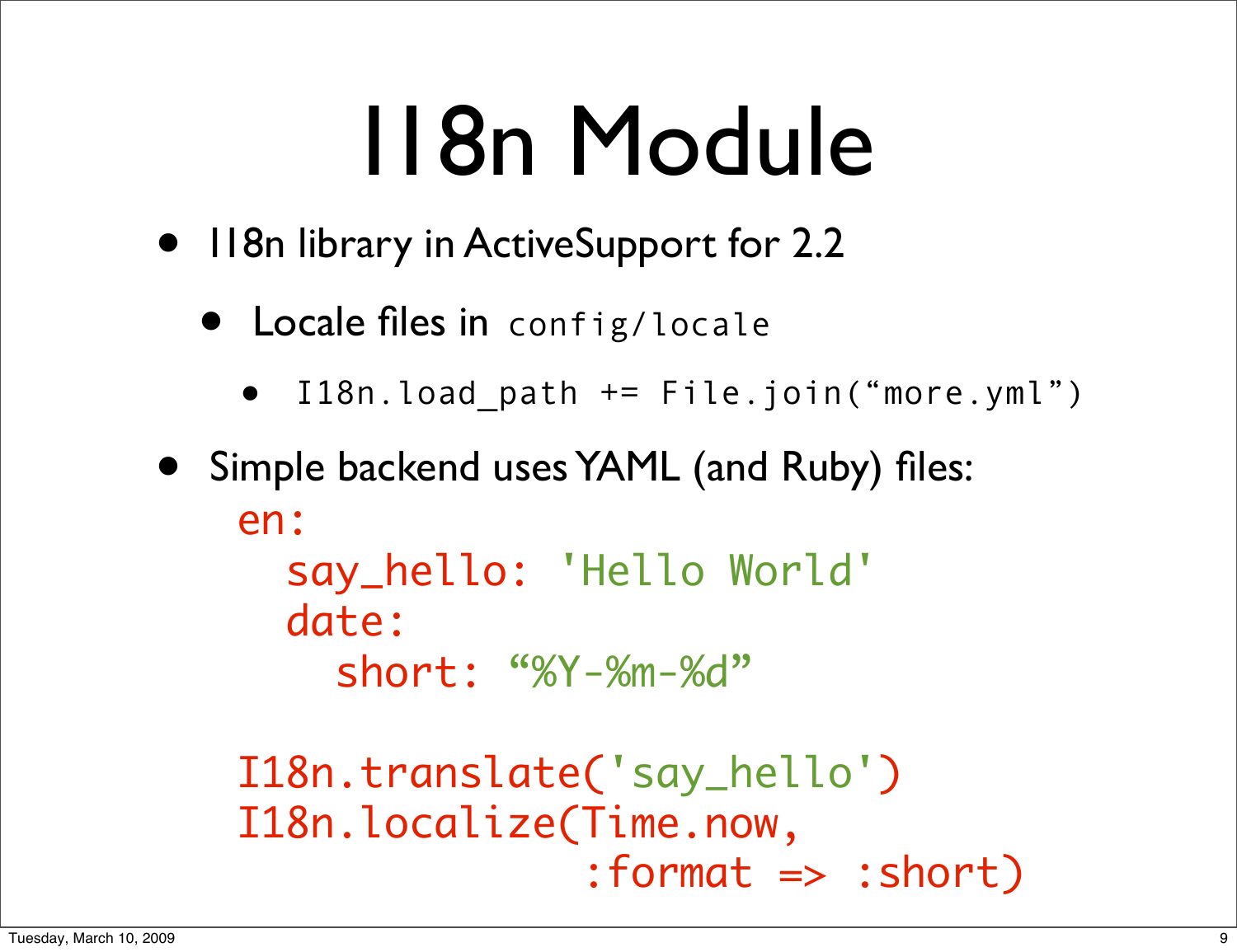### I18n Module, cont.

• Variable interpolation say\_hello: 'Hello {{name}} World'

I18n.t('say\_hello', :name =>'Ruby')

• Pluralization *(only supports some languages)* minutes\_ago: one: '1 minute ago' other: '{{count}} minutes ago'

I18n.t('minutes\_ago', :count => 2)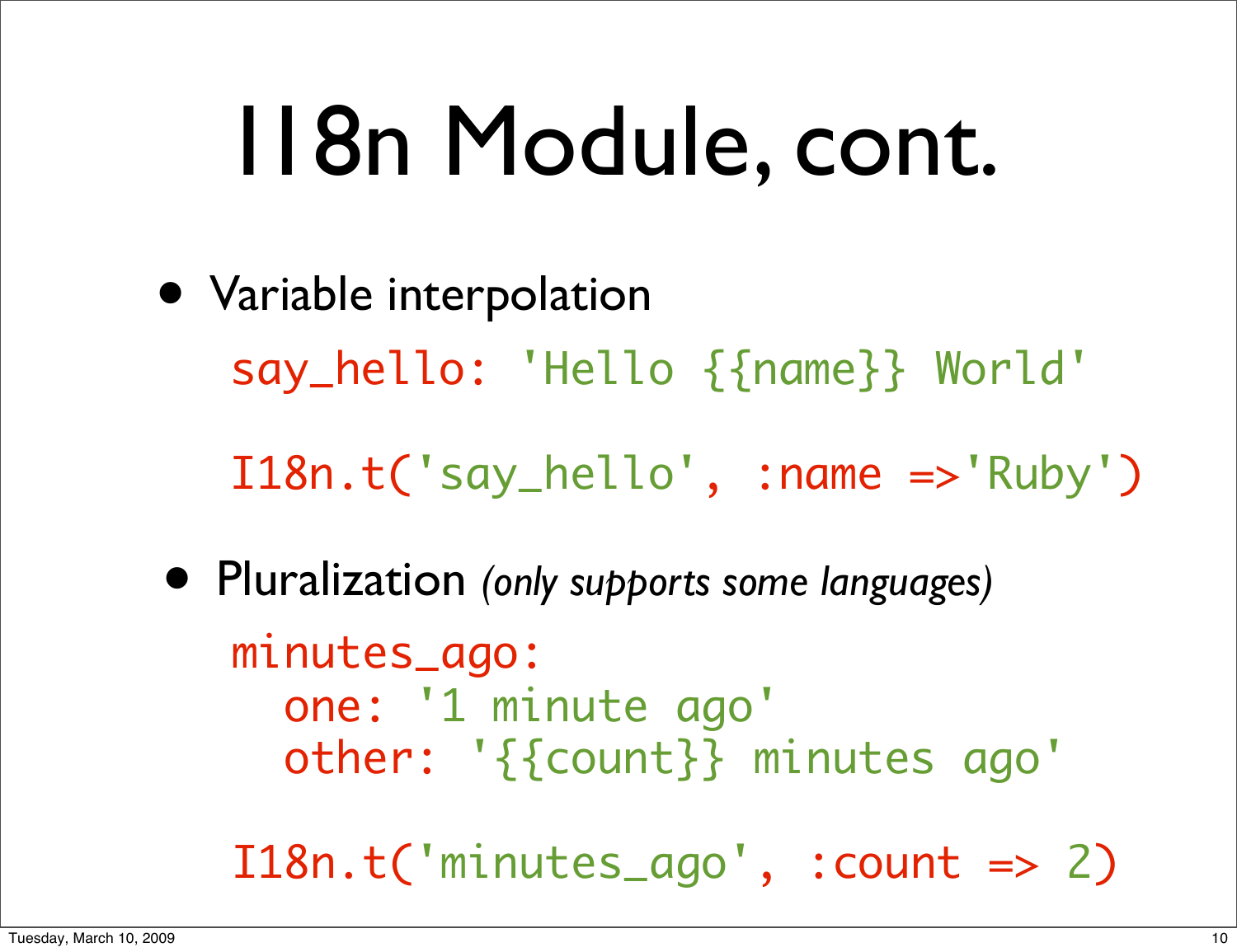#### Rails I18n

- Internationalized ActiveSupport for:
	- Numbers number\_with\_delimiter, etc.
	- Datetime distance of time in words, etc.
	- Currency number\_to\_currency
- Localized views index.de.erb.html *(Rails 2.3)*
	- Useful if translating to one other language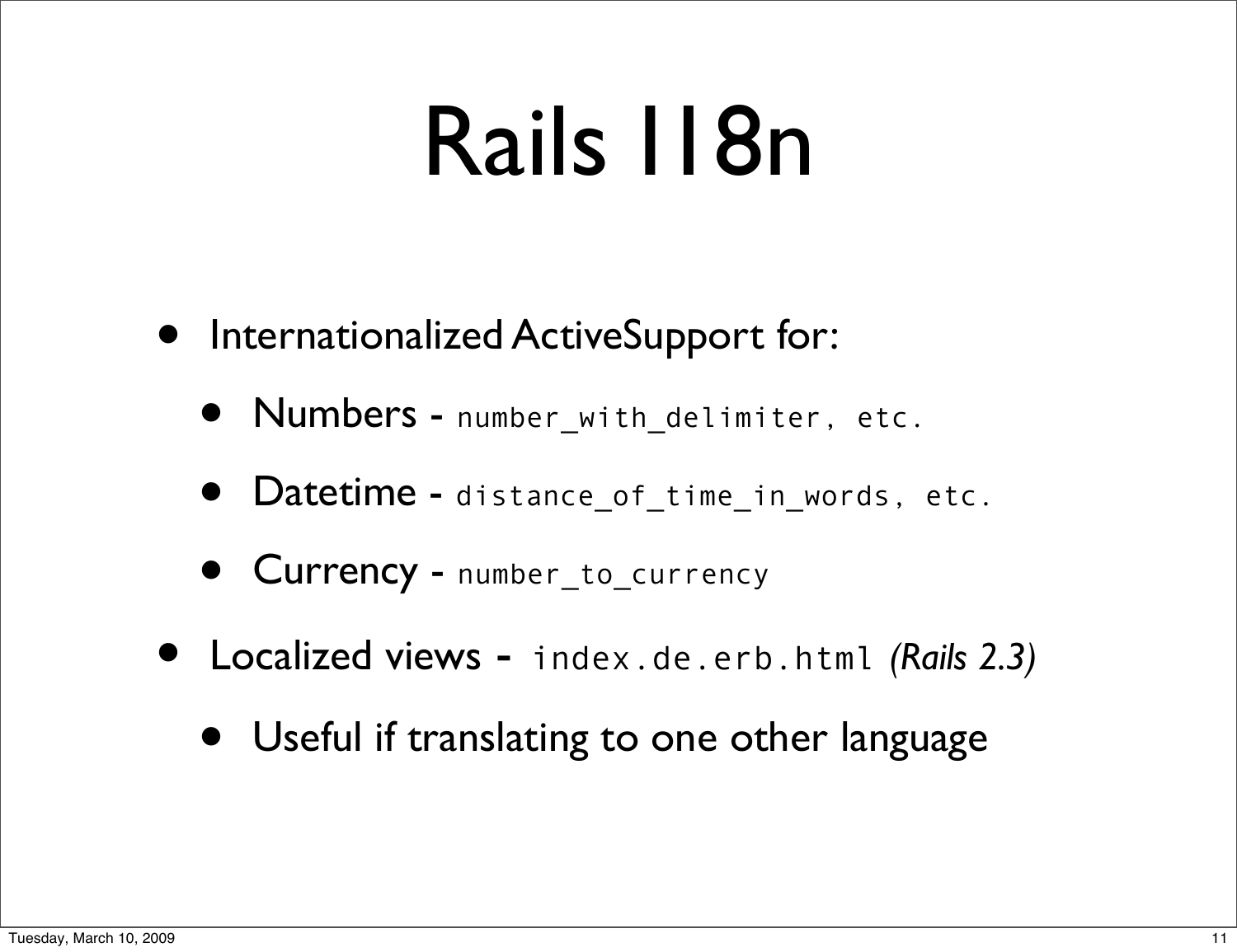### International Models\*

- Map model name & attributes to human-readable strings using I18n lookup
	- User.human name() => "Customer"
	- User.human attribute name('pin') => "Password"
	- Useful to easily change user-visible column names
- Translate ActiveRecord validation errors
	- validates presence of :pin
	- activerecord.errors.messages.models.user.attributes.pin.blank: "Password can't be blank, yo"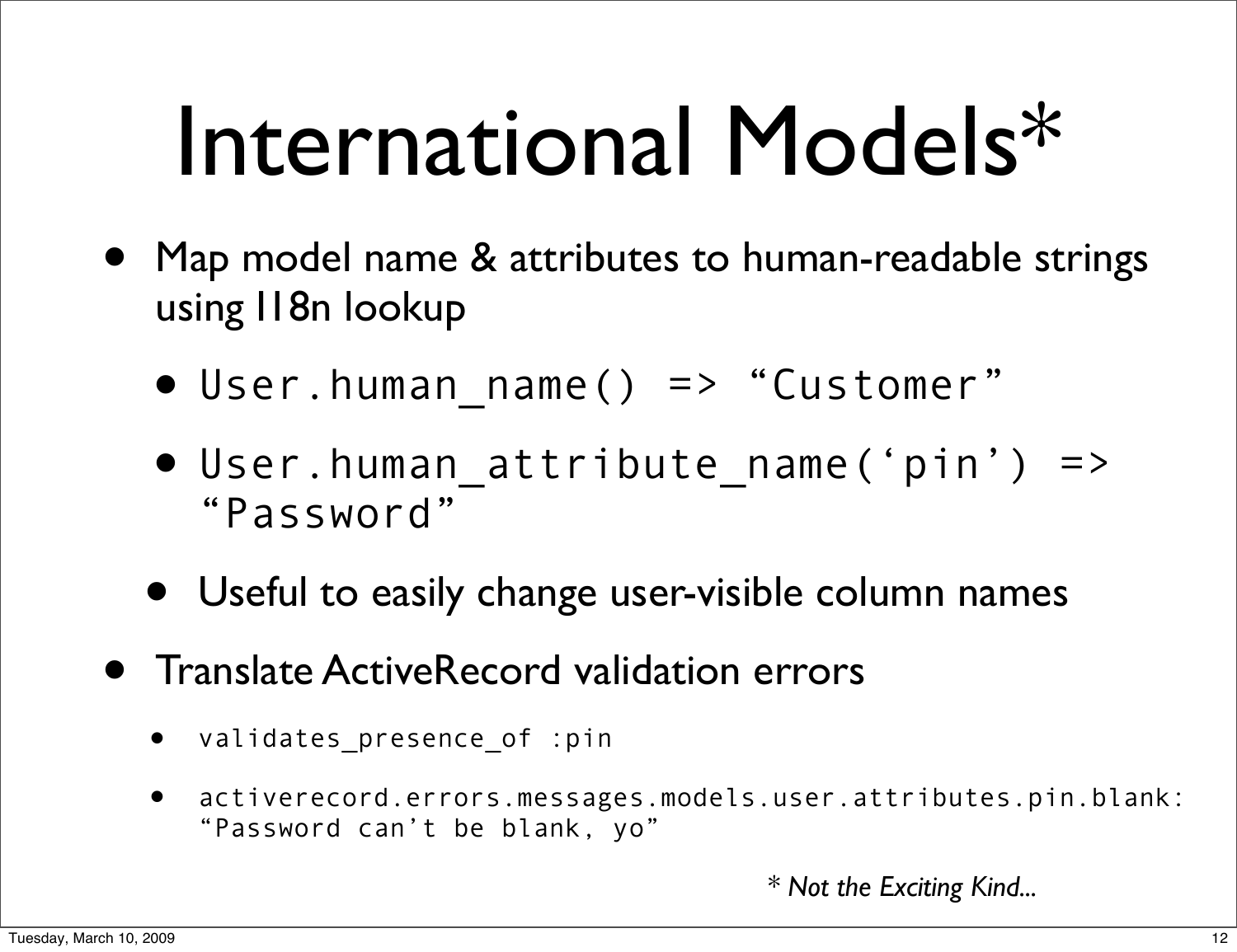# Sorting (aka Collation)

- Example: Germans, French and Swedes sort the same characters differently
- MySQL supports different collation algorithms
	- utf8 general\_ci faster, less correct
	- utf8 unicode ci slightly slower, better
		- **implements Unicode Collation Algorithm** 
			- [http://www.unicode.org/reports/tr10/](http://livepage.apple.com/)
- Haven't seen a Ruby implementation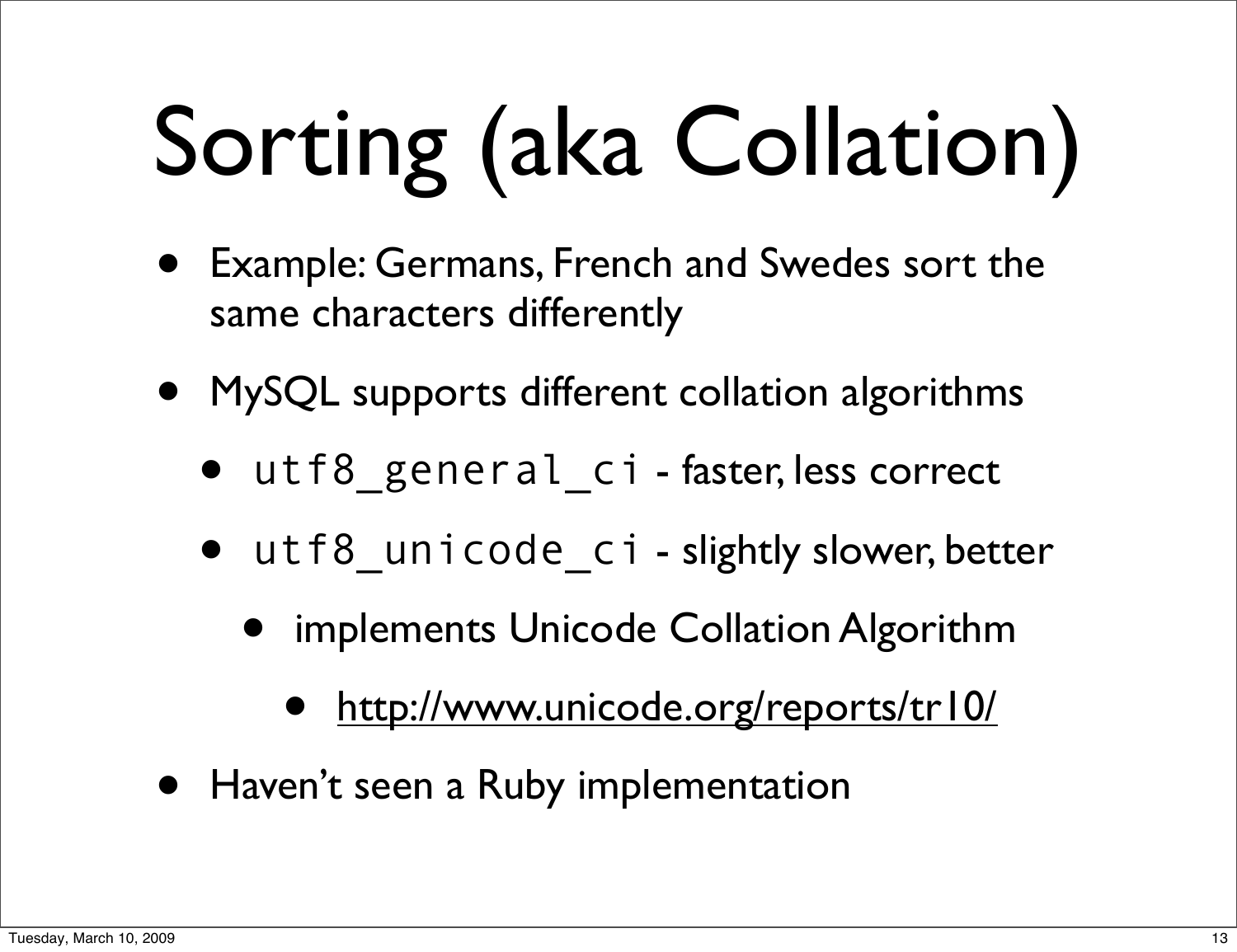#### Pitfalls

- Gems & plugins may not be i18n'd
- Embedded links/markup are painful
	- "You <span>must</span> out my <%= link\_to("awesome blog", ['http://foo'](http://foo)) %> today!"
	- Prefer label : value when possible
	- Text verbosity will change layouts.
- Duplicate keys shadow each other in yml
- $\bullet$  MY ERROR MSG = t('bad\_password')
- Careful with fragment/action caching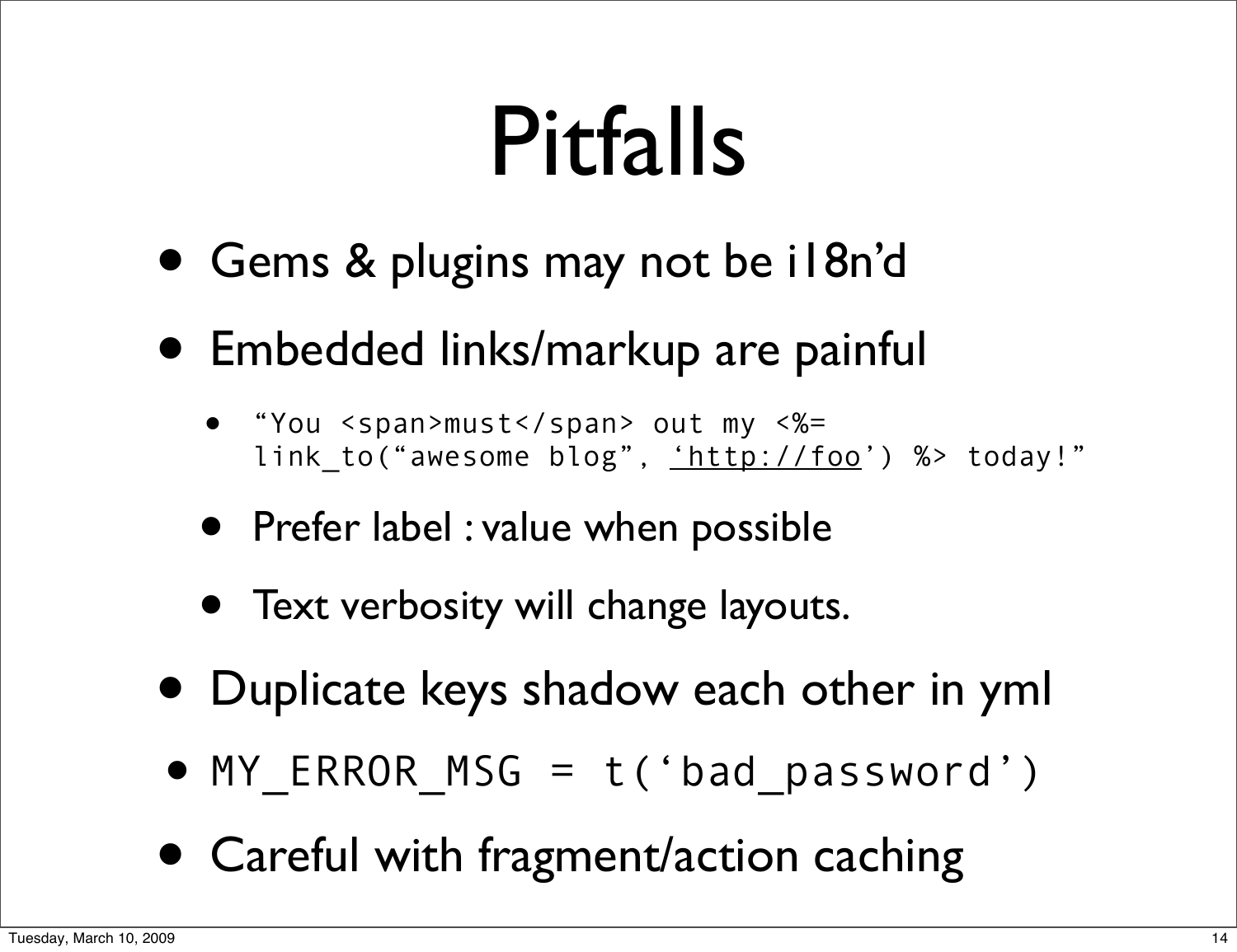#### Translator

- I18n integration could be more Rails-y
- Automatically determines scoping using a convention
	- Adds "t" method to views, models, controllers, mailers
	- t('title') in blog\_posts/show.erb will fetch t('blog\_posts.show.title')
- Test helper to any catch missing translations
- Pseudo-translation (ex. "[My Blog]") to find missing extractions
	- Useful for testing layouts when text expands in other language
- Locale fallback to default locale if cannot find string
- Plugin at:<http://github.com/graysky/translator>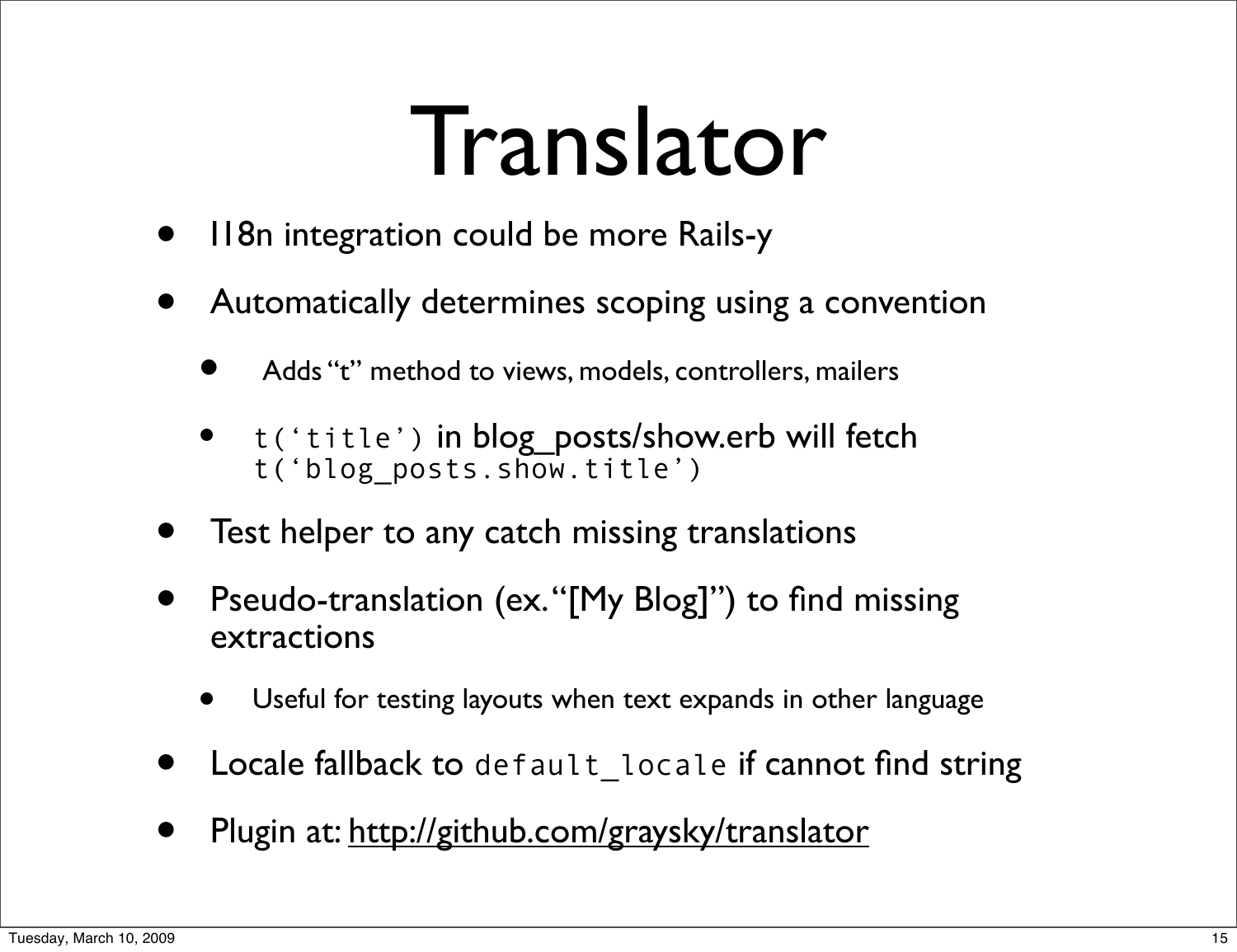#### Translator Key Convention

```
en:
   # controller
   blog_posts:
     # typical actions
     index:
       title: "My Blog Posts"
     # footer partial (non-shared)
     footer:
       copyright: "Copyright 2009"
   # Layouts
   layouts:
     blog_layout:
       blog_title: "The Blog of Ricky" 
   # ActionMailers
   blog_comment_mailer:
     comment_notification:
       subject: "New Comment Notification"
   # ActiveRecord (note singular)
   blog_posts:
     byline: "Written by {{author}}"
```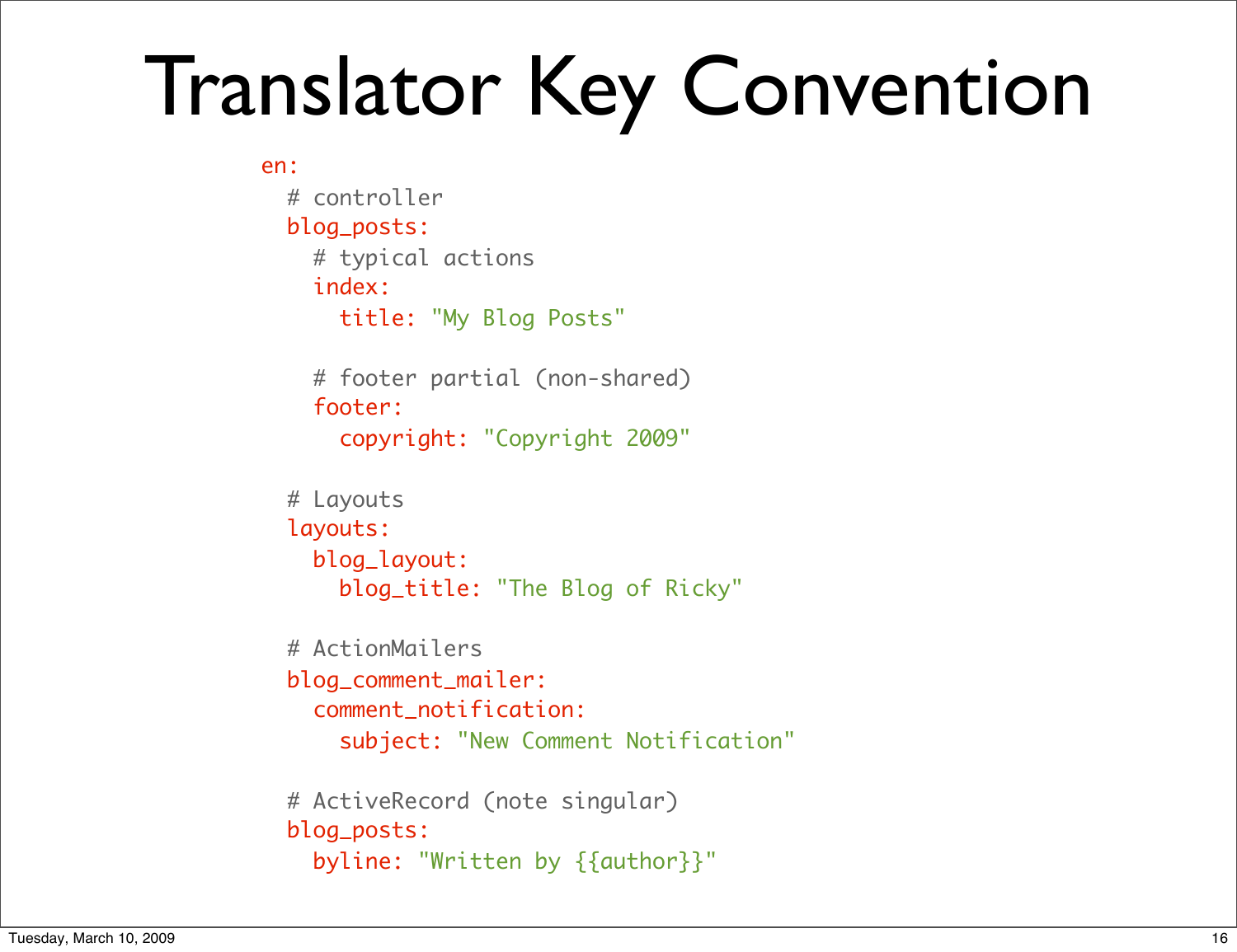# Determining Locale

- Locale more than just Language
- User Preference
- Domain name *foo.com vs. foo.de*
- Path prefix *foo.com/de/blog\_posts*
- HTTP Accept-Language Header
	- zh-Hans (simplified Chinese) => "zh"
- IP Geolocation
	- GeoIP Lite Country database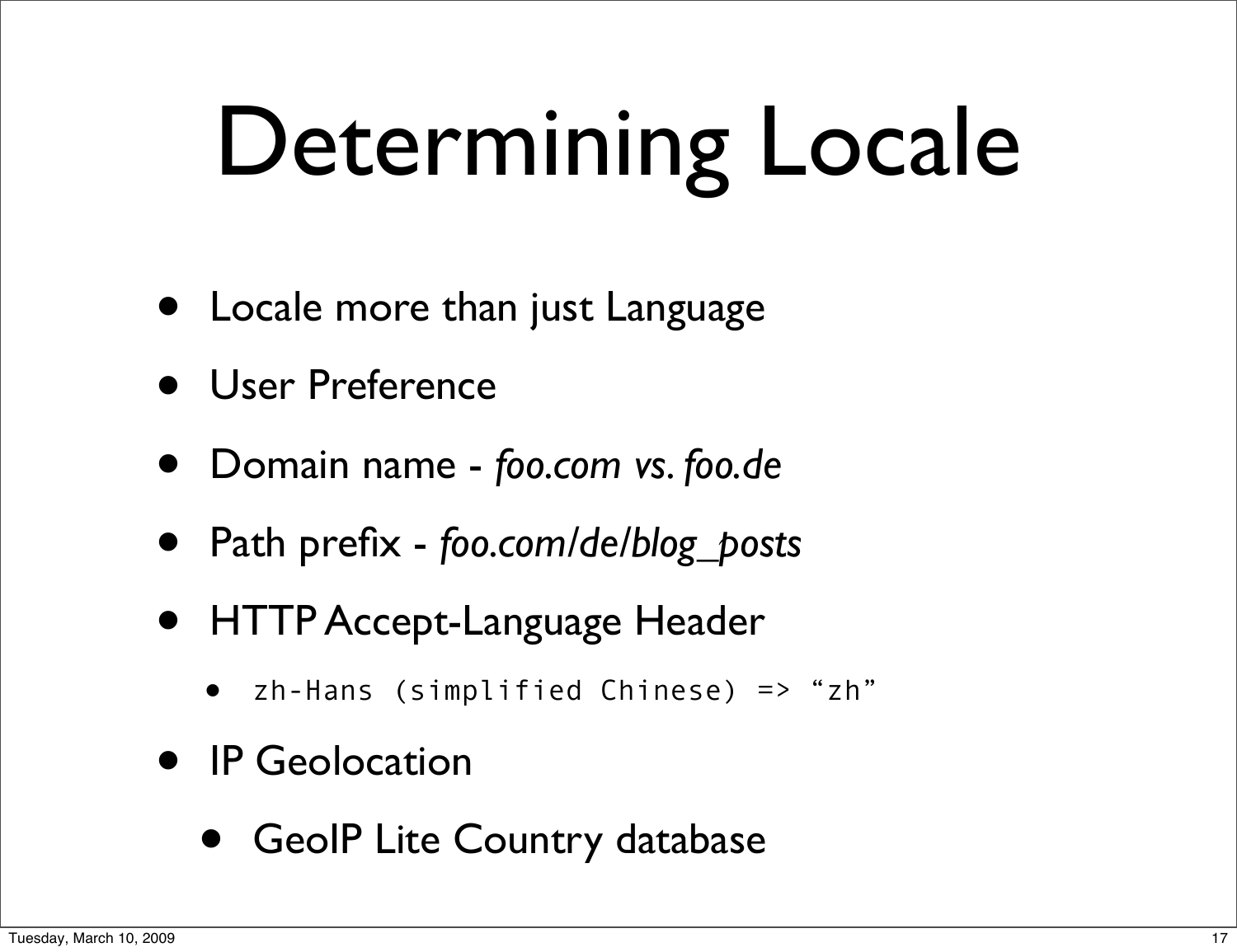# Further Reading

- Rails I18n Guide
	- http://guides.rubyonrails.org/il8n.html
- il8n\_demo\_app
	- [http://github.com/clemens/i18n\\_demo\\_app](http://github.com/clemens/i18n_demo_app)
- Rails i18n Group
	- http://groups.google.com/group/rails-i18n
- Translate web ui for yml translatations
	- <http://github.com/newsdesk/translate>
- Unicode Common Locale Data Repository (CLDR)
	- <http://www.unicode.org/cldr/>
- "Survival Guide to i18n" (not Rails specific)
	- [http://www.intertwingly.net/stories/2004/04/14/i18n.html](http://livepage.apple.com/)